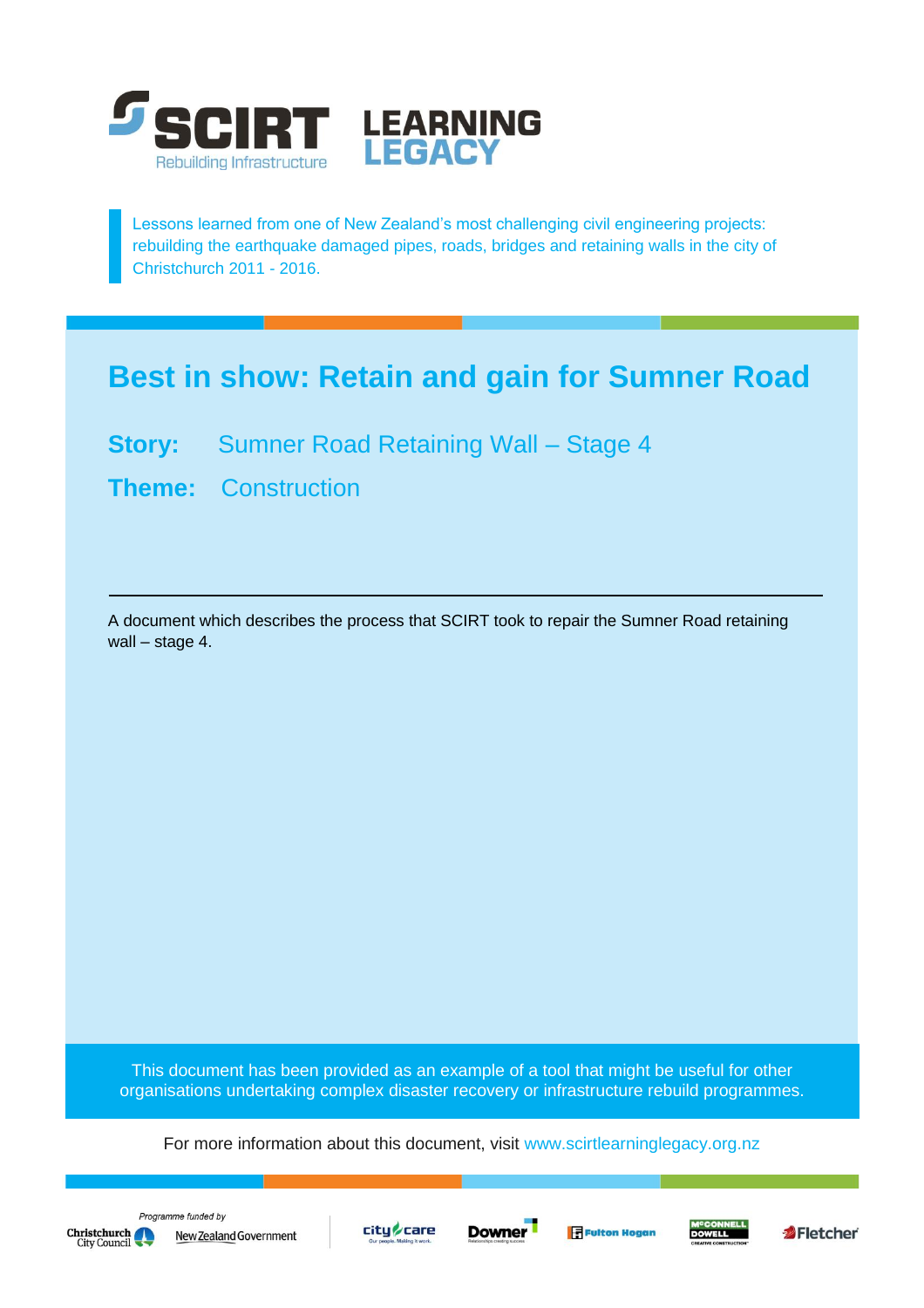

This work is licensed under a Creative Commons Attribution 3.0 New Zealand License.

The authors, and Stronger Christchurch Infrastructure Rebuild Team (SCIRT) have taken all reasonable care to ensure the accuracy of the information supplied in this legacy document. However, neither the authors nor SCIRT, warrant that the information contained in this legacy document will be complete or free of errors or inaccuracies. By using this legacy document you accept all liability arising from your use of it. Neither the authors nor SCIRT, will be liable for any loss or damage suffered by any person arising from the use of this legacy document, however caused.



Programme funded by New Zealand Government









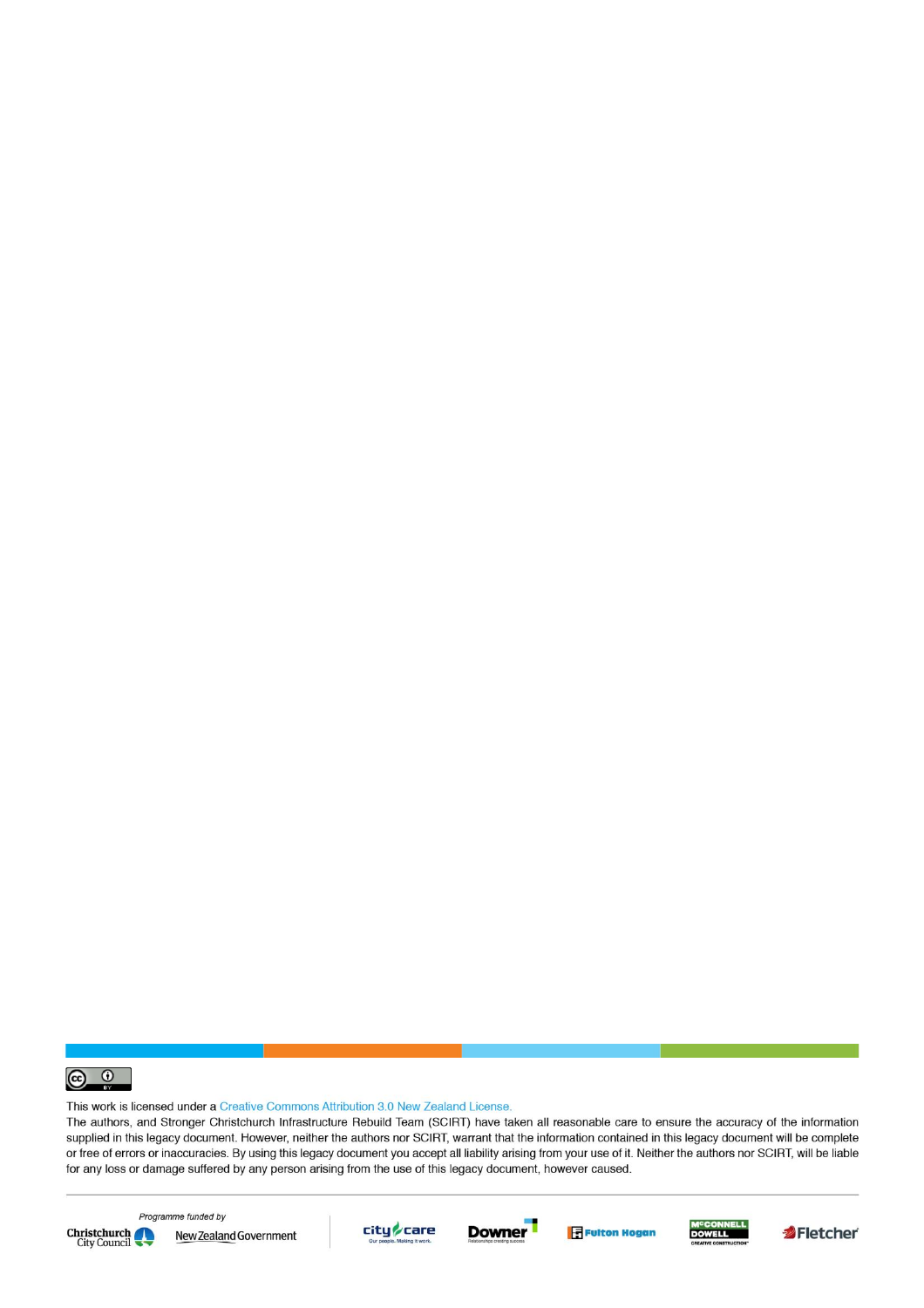

## **Best in show: Retain and gain for Sumner Road**

Fulton Hogan delivered the "Best Public Works Project" worth under \$5 million in New Zealand in 2015.



*Stress fracture: cracks in the wall of retaining structures.*

The SCIRT Fulton Hogan delivery team was recognised at the 2016 IPWEA (Institute of Public Works Engineering Australasia) NZ Excellence Awards for the Sumner Road retaining wall, stage four, project in Lyttelton. The project navigated an unstable site and the discovery of rock-loving lizards to swing into action from a movable platform.

An important arterial route, Sumner Road links harbourside Lyttelton with beachside Sumner. Prior to the earthquakes, heavy trucks used Sumner Road to transport goods to and from the port. The road has been closed since the magnitude-6.3 earthquake battered Christchurch on February 22, 2011, amid fears of further rockfalls and landslides. The road also provides access to many homes. The wall retains sections of fill which support the Sumner Road carriageway and services.

Work on the Sumner Road retaining walls was undertaken as five separate projects. Each project had different design needs and repair methodologies.

By December 2016, SCIRT delivery teams had repaired and rebuilt 10 retaining walls in Sumner Road. Work on the five projects took four-and-a-half years to complete and cost about \$15 million in total.

SCIRT's new retaining walls were specially engineered resilient structures.

It was one of SCIRT's longest-running construction commitments.

In many cases, the old walls simply provided erosion protection. Some walls in the area dated back to the late 19th century and were built by prison labour. Red ash (volcanic) rock was used for walls up to eight metres tall. Loose rubble, clay or rock was combined for placement behind the wall. Work on the heritage walls required consultation with archaeologists before SCIRT started on each section.

A positive relationship with the Lyttelton community eased the workload for SCIRT as supportive residents and a committed business group coped with the daily disruption in a fractured environment.

In the stage four project, the damage to the retaining wall included the failure of sections of the gravity stone facing and horizontal and vertical displacement of the footpath and roadway behind the wall.

The eight-month stage four project – costing \$1.45 million – focused on strengthening and repairing the Sumner Road retaining walls above the Holcim Cement site. Cement supply was vital for the post-quake Christchurch rebuild and Holcim remained open during the arduous project work.

Geotechnical engineers had warned that the bank was at further risk of subsidence after floods in March 2014. Concerns were raised over loose rocks and vegetation above the Holcim tanks and the road was also at risk of collapse, underlining the importance of the retaining wall repairs.

The design work proved difficult because of the limited site access and unstable slope. The SCIRT designers and delivery team needed to ensure that each construction step did not put pressure on the wall and cause catastrophic failure.